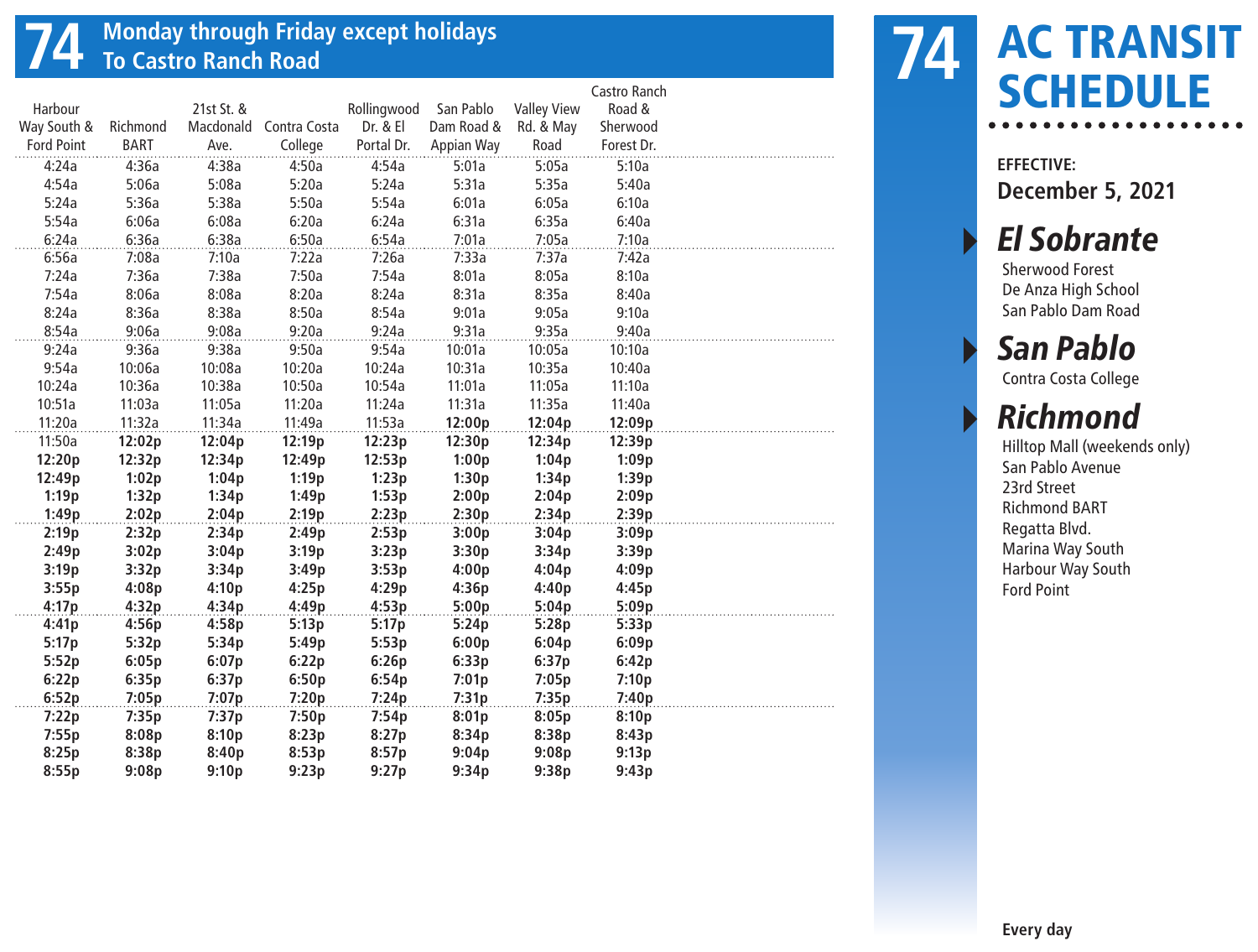## **74 Monday through Friday except holidays To Harbour Way South & Ford Point**

Castro Ranch

| Road &     | San Pablo  | Rollingwood |              | 21st St. & |             | Harbour           |
|------------|------------|-------------|--------------|------------|-------------|-------------------|
| Sherwood   | Dam Road & | Dr. & El    | Contra Costa | Macdonald  | Richmond    | Way South &       |
| Forest Dr. | Appian Way | Portal Dr.  | College      | Ave.       | <b>BART</b> | <b>Ford Point</b> |
| 5:10a      | 5:16a      | 5:22a       | 5:26a        | 5:37a      | 5:40a       | 5:51a             |
| 5:40a      | 5:46a      | 5:52a       | 5:56a        | 6:07a      | 6:10a       | 6:21a             |
| 6:10a      | 6:16a      | 6:22a       | 6:26a        | 6:37a      | 6:40a       | 6:51a             |
| 6:40a      | 6:46a      | 6:52a       | 6:56a        | 7:07a      | 7:10a       | 7:21a             |
| 7:10a      | 7:16a      | 7:22a       | 7:26a        | 7:37a      | 7:40a       | 7:51a             |
| 7:42a      | 7:48a      | 7:54a       | 7:58a        | 8:09a      | 8:12a       | 8:23a             |
| 8:10a      | 8:16a      | 8:22a       | 8:26a        | 8:39a      | 8:42a       | 8:53a             |
| 8:40a      | 8:46a      | 8:52a       | 8:56a        | 9:09a      | 9:12a       | 9:23a             |
| 9:10a      | 9:16a      | 9:22a       | 9:26a        | 9:39a      | 9:42a       | 9:53a             |
| 9:40a      | 9:46a      | 9:52a       | 9:56a        | 10:09a     | 10:12a      | 10:23a            |
| 10:10a     | 10:16a     | 10:23a      | 10:27a       | 10:40a     | 10:43a      | 10:54a            |
| 10:40a     | 10:46a     | 10:53a      | 10:57a       | 11:10a     | 11:13a      | 11:24a            |
| 11:10a     | 11:16a     | 11:23a      | 11:27a       | 11:40a     | 11:43a      | 11:54a            |
| 11:40a     | 11:46a     | 11:53a      | 11:57a       | 12:10p     | 12:13p      | 12:24p            |
| 12:09p     | 12:15p     | 12:22p      | 12:26p       | 12:39p     | 12:42p      | 12:53p            |
| 12:39p     | 12:45p     | 12:52p      | 12:56p       | 1:09p      | 1:12p       | 1:23p             |
| 1:09p      | 1:15p      | 1:22p       | 1:26p        | 1:39p      | 1:42p       | 1:53p             |
| 1:39p      | 1:45p      | 1:52p       | 1:56p        | 2:09p      | 2:12p       | 2:23p             |
| 2:09p      | 2:15p      | 2:22p       | 2:26p        | 2:39p      | 2:42p       | 2:53p             |
| 2:39p      | 2:45p      | 2:52p       | 2:56p        | 3:09p      | 3:12p       | 3:23p             |
| 3:09p      | 3:15p      | 3:22p       | 3:26p        | 3:39p      | 3:42p       | 3:55p             |
| 3:39p      | 3:45p      | 3:52p       | 3:56p        | 4:09p      | 4:12p       | 4:25p             |
| 4:09p      | 4:15p      | 4:22p       | 4:26p        | 4:39p      | 4:42p       | 4:55p             |
| 4:45p      | 4:51p      | 4:59p       | 5:03p        | 5:16p      | 5:19p       | 5:32p             |
| 5:09p      | 5:15p      | 5:23p       | 5:27p        | 5:40p      | 5:43p       | 5:56p             |
| 5:33p      | 5:39p      | 5:47p       | 5:50p        | 6:03p      | 6:06p       | 6:16p             |
| 6:09p      | 6:15p      | 6:23p       | 6:26p        | 6:38p      | 6:41p       | 6:51p             |
| 6:42p      | 6:48p      | 6:56p       | 6:59p        | 7:11p      | 7:14p       | 7:24p             |
| 7:10p      | 7:15p      | 7:21p       | 7:24p        | 7:36p      | 7:37p       | 7:47p             |
| 7:40p      | 7:45p      | 7:51p       | 7:54p        | 8:06p      | 8:07p       | 8:17p             |
| 8:10p      | 8:15p      | 8:21p       | 8:24p        | 8:36p      | 8:37p       | 8:47p             |
| 8:43p      | 8:48p      | 8:54p       | 8:57p        | 9:09p      | 9:10p       | 9:20p             |
| 9:13p      | 9:18p      | 9:24p       | 9:27p        | 9:39p      | 9:40p       | 9:50p             |
| 9:43p      | 9:48p      | 9:54p       | 9:57p        | 10:09p     | 10:10p      | 10:20p            |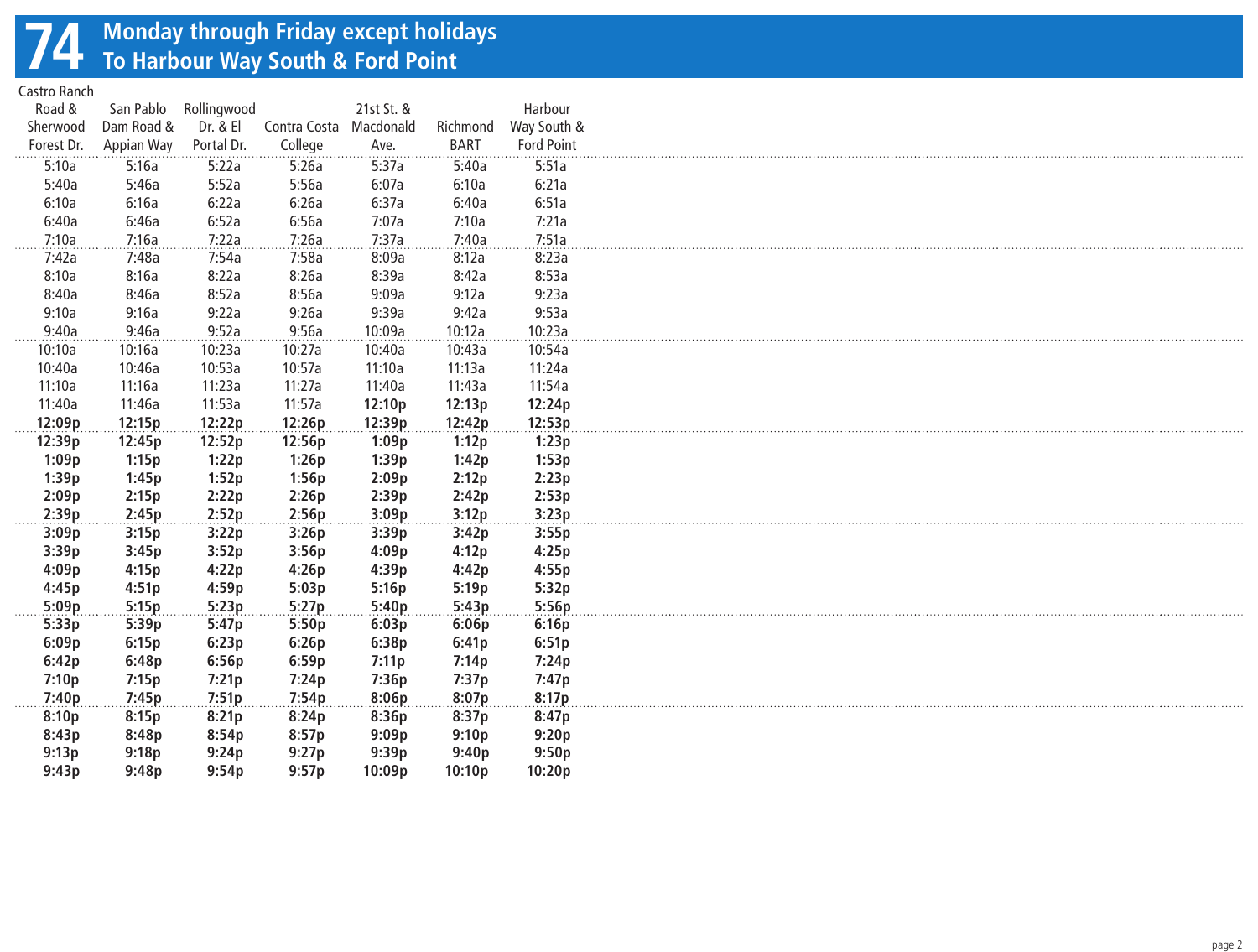## **74 Saturdays except holidays To Harbour Way South & Ford Point**

Castro Ranch

| Castro Italicii |            |                                 |                                 |              |            |             |                   |
|-----------------|------------|---------------------------------|---------------------------------|--------------|------------|-------------|-------------------|
| Road &          | San Pablo  | Rollingwood                     |                                 |              | 21st St. & |             | Harbour           |
| Sherwood        | Dam Road & | Dr. & El                        |                                 | Contra Costa | Macdonald  | Richmond    | Way South &       |
| Forest Dr.      | Appian Way | Portal Dr.                      | <b>Hilltop Mall</b>             | College      | Ave.       | <b>BART</b> | <b>Ford Point</b> |
| 7:15a           | 7:22a      | 7:28a                           |                                 | 7:33a        | .<br>7:44a | 7:47a       | 7:58a             |
|                 |            |                                 | 7:45a                           | 7:52a        | 8:05a      | 8:08a       | 8:19a             |
| 8:15a           | 8:22a      | 8:28a                           | $\overline{\phantom{0}}$        | 8:33a        | 8:46a      | 8:49a       | 9:00a             |
|                 |            | —                               | 8:45a                           | 8:52a        | 9:05a      | 9:08a       | 9:19a             |
| 9:15a           | 9:22a      | 9:28a                           | $\overline{\phantom{m}}$        | 9:33a        | 9:46a      | 9:49a       | 10:00a            |
|                 |            | —                               | 9:45a                           | 9:52a        | 10:05a     | 10:08a      | 10:19a            |
| 10:15a          | 10:22a     | 10:28a                          |                                 | 10:33a       | 10:46a     | 10:49a      | 11:00a            |
|                 |            |                                 | —                               |              |            |             | 11:19a            |
|                 | —          | $\hspace{0.1mm}-\hspace{0.1mm}$ | 10:45a                          | 10:52a       | 11:05a     | 11:08a      |                   |
| 11:17a          | 11:24a     | 11:30a                          |                                 | 11:35a       | 11:48a     | 11:51a      | 12:02p            |
| .               | .          |                                 | 11:45a                          | 11:52a       | 12:05p     | 12:08p      | 12:19p            |
| 12:17p          | 12:24p     | 12:30p                          | $\overline{\phantom{m}}$        | 12:35p       | 12:48p     | 12:51p      | 1:02p             |
|                 |            |                                 | 12:45p                          | 12:52p       | 1:05p      | 1:08p       | 1:19p             |
| 1:17p           | 1:24p      | 1:30p                           |                                 | 1:35p        | 1:48p      | 1:51p       | 2:02p             |
|                 |            |                                 | 1:45p                           | 1:52p        | 2:05p      | 2:08p       | 2:19p             |
| 2:17p           | 2:24p      | 2:30p                           |                                 | 2:35p        | 2:48p      | 2:51p       | 3:02p             |
|                 |            |                                 | 2:45p                           | 2:52p        | 3:05p      | 3:08p       | 3:19p             |
| 3:17p           | 3:24p      | 3:30p                           | $\overline{\phantom{m}}$        | 3:35p        | 3:48p      | 3:51p       | 4:02p             |
|                 |            |                                 | 3:45p                           | 3:52p        | 4:05p      | 4:08p       | 4:19p             |
| 4:17p           | 4:24p      | 4:30p                           |                                 | 4:35p        | 4:48p      | 4:51p       | 5:02p             |
|                 |            |                                 | 4:45p                           | 4:52p        | 5:04p      | 5:07p       | 5:18p             |
| .<br>5:17p      | 5:24p      | 5:30p                           | $\hspace{0.1mm}-\hspace{0.1mm}$ | 5:35p        | 5:47p      | 5:50p       | 6:01p             |
|                 |            |                                 | 5:45p                           | 5:52p        | 6:04p      | 6:07p       | 6:18p             |
| 6:17p           | 6:24p      | 6:30p                           | $\overline{\phantom{m}}$        | 6:35p        | 6:47p      | 6:50p       | 7:01p             |
|                 |            |                                 | 6:45p                           |              | 7:04p      |             | 7:18p             |
| 7:17p           |            |                                 |                                 | 6:52p        |            | 7:07p       |                   |
|                 | 7:24p      | 7:30p                           |                                 | 7:35p        | 7:47p      | 7:48p       |                   |
|                 |            |                                 | 7:45p                           | 7:52p        | 8:04p      | 8:05p       | 8:16p             |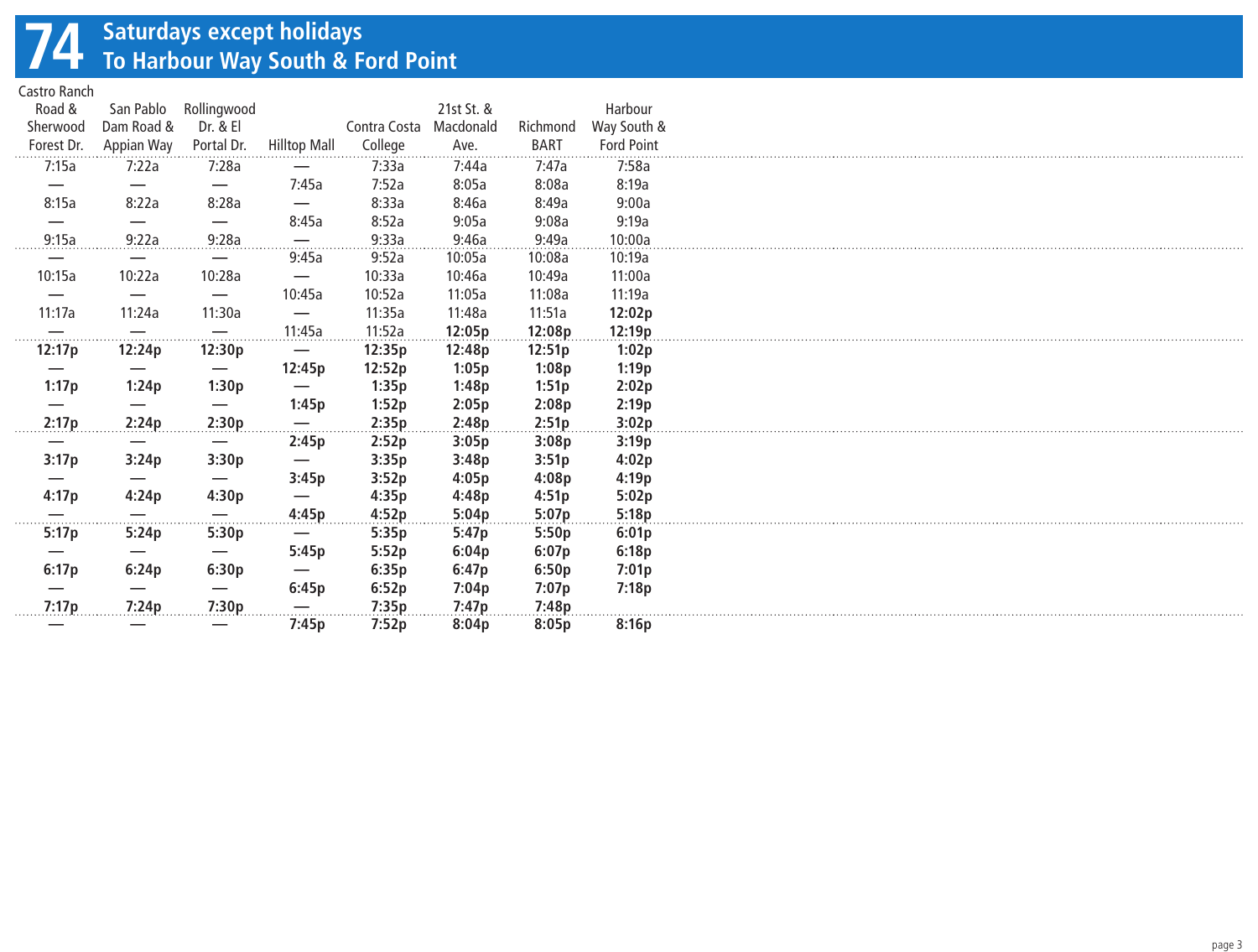## **74 Saturdays, Sundays and holidays To Castro Ranch Road**

|       |                                 |             |            |              |                                |             |            |                    | Castro Ranch |
|-------|---------------------------------|-------------|------------|--------------|--------------------------------|-------------|------------|--------------------|--------------|
|       | Harbour                         |             | 21st St. & |              |                                | Rollingwood | San Pablo  | <b>Valley View</b> | Road &       |
|       | Way South &                     | Richmond    | Macdonald  | Contra Costa |                                | Dr. & El    | Dam Road & | Rd. & May          | Sherwood     |
| Note  | <b>Ford Point</b>               | <b>BART</b> | Ave.       | College      | <b>Hilltop Mall</b>            | Portal Dr.  | Appian Way | Road               | Forest Dr.   |
| SuHol |                                 | 6:41a       | 6:43a      | 6:55a        | —                              | 6:59a       | 7:06a      | 7:10a              | 7:14a        |
| S     | $\hspace{0.1mm}-\hspace{0.1mm}$ | 6:42a       | 6:44a      | 6:56a        | $\overbrace{\phantom{13333}}$  | 7:00a       | 7:07a      | 7:11a              | 7:15a        |
|       | 7:00a                           | 7:11a       | 7:13a      | 7:25a        | 7:30a                          |             |            |                    |              |
|       | 7:30a                           | 7:41a       | 7:43a      | 7:55a        | $\overbrace{\phantom{13333}}$  | 7:59a       | 8:06a      | 8:10a              | 8:14a        |
|       | 8:00a                           | 8:11a       | 8:13a      | 8:25a        | 8:30a                          |             |            |                    |              |
|       | 8:30a                           | 8:41a       | 8:43a      | 8:55a        | $\overline{\phantom{0}}$       | 8:59a       | 9:06a      | 9:10a              | 9:14a        |
|       | 9:00a                           | 9:11a       | 9:13a      | 9:25a        | 9:30a                          |             |            |                    |              |
|       | 9:30a                           | 9:41a       | 9:43a      | 9:55a        |                                | 9:59a       | 10:06a     | 10:10a             | 10:14a       |
|       | 10:00a                          | 10:11a      | 10:13a     | 10:25a       | 10:30a                         |             |            |                    |              |
|       | 10:30a                          | 10:42a      | 10:44a     | 10:58a       |                                | 11:02a      | 11:09a     | 11:13a             | 11:17a       |
|       | 11:00a                          | 11:12a      | 11:14a     | 11:28a       | 11:33a                         |             |            |                    |              |
|       | 11:30a                          | 11:42a      | 11:44a     | 11:58a       | $\overline{\phantom{m}}$       | 12:02p      | 12:09p     | 12:13p             | 12:17p       |
|       | 12:00p                          | 12:12p      | 12:14p     | 12:28p       | 12:33p                         |             |            |                    |              |
|       | 12:30p                          | 12:42p      | 12:44p     | 12:58p       | $\overbrace{\phantom{13333}}$  | 1:02p       | 1:09p      | 1:13p              | 1:17p        |
|       | 1:00p                           | 1:12p       | 1:14p      | 1:28p        | 1:33p                          |             |            |                    |              |
|       | 1:30p                           | 1:42p       | 1:44p      | 1:58p        | —                              | 2:02p       | 2:09p      | 2:13p              | 2:17p        |
|       | 2:00p                           | 2:12p       | 2:14p      | 2:28p        | 2:33p                          |             |            |                    |              |
|       | 2:30p                           | 2:42p       | 2:44p      | 2:58p        | $\qquad \qquad \longleftarrow$ | 3:02p       | 3:09p      | 3:13p              | 3:17p        |
|       | 3:00p                           | 3:12p       | 3:14p      | 3:28p        | 3:33p                          |             |            |                    |              |
|       | 3:30p                           | 3:42p       | 3:44p      | 3:58p        | $\overline{\phantom{m}}$       | 4:02p       | 4:09p      | 4:13p              | 4:17p        |
|       | 4:00p                           | 4:12p       | 4:14p      | 4:28p        | 4:33p                          |             |            |                    |              |
|       | 4:30p                           | 4:42p       | 4:44p      | 4:58p        | $\overbrace{\phantom{13333}}$  | 5:02p       | 5:09p      | 5:13p              | 5:17p        |
|       | 5:00p                           | 5:12p       | 5:14p      | 5:28p        | 5:33p                          |             |            |                    |              |
|       | 5:30p                           | 5:42p       | 5:44p      | 5:58p        | $\overline{\phantom{0}}$       | 6:02p       | 6:09p      | 6:13p              | 6:17p        |
|       | 6:00p                           | 6:11p       | 6:13p      | 6:26p        | 6:31p                          |             |            |                    |              |
|       | 6:30p                           | 6:41p       | 6:43p      | 6:56p        | $\overline{\phantom{0}}$       | 7:00p       | 7:07p      | 7:11p              | 7:15p        |
|       | 7:00p                           | 7:11p       | 7:13p      | 7:26p        | 7:31p                          |             |            |                    |              |

S — Saturdays only

SuHol — Sundays and holidays only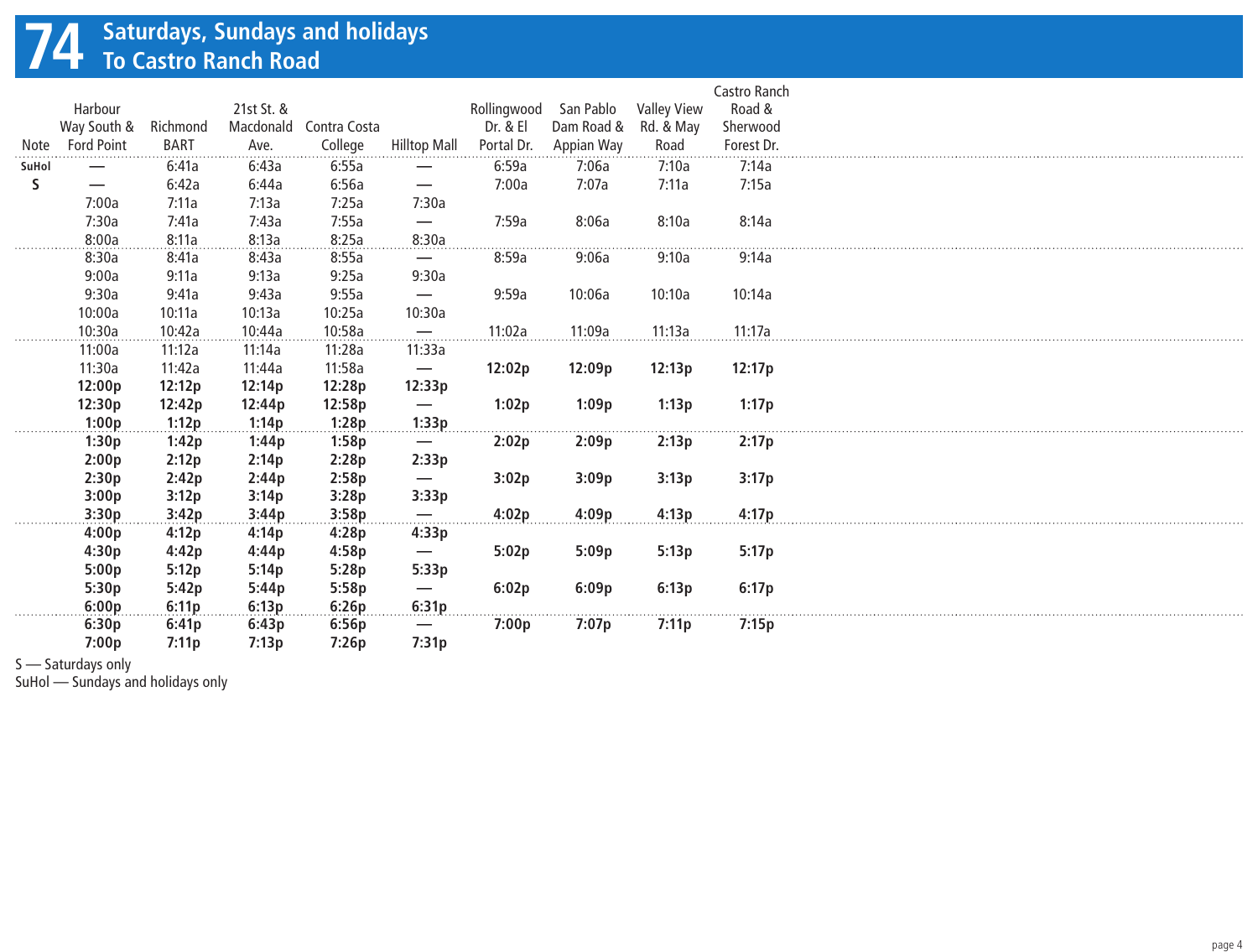## **74 Sundays and holidays To Harbour Way South & Ford Point**

Castro Ranch

| Road &<br>Sherwood<br>Forest Dr. | San Pablo<br>Dam Road &<br>Appian Way | Rollingwood<br>Dr. & El<br>Portal Dr. | <b>Hilltop Mall</b>      | Contra Costa<br>College | 21st St. &<br>Macdonald<br>Ave. | Richmond<br><b>BART</b> | Harbour<br>Way South &<br><b>Ford Point</b> |
|----------------------------------|---------------------------------------|---------------------------------------|--------------------------|-------------------------|---------------------------------|-------------------------|---------------------------------------------|
| 7:14a                            | 7:21a                                 | 7:27a                                 |                          | 7:32a                   | 7:43a                           | 7:46a                   | 7:57a                                       |
|                                  |                                       |                                       | 7:44a                    | 7:51a                   | 8:04a                           | 8:07a                   | 8:18a                                       |
| 8:14a                            | 8:21a                                 | 8:27a                                 | $\overline{\phantom{0}}$ | 8:32a                   | 8:45a                           | 8:48a                   | 8:59a                                       |
|                                  |                                       | —                                     | 8:44a                    | 8:51a                   | 9:04a                           | 9:07a                   | 9:18a                                       |
| 9:14a<br>. <b>.</b>              | 9:21a                                 | 9:27a<br>.                            | .                        | 9:32a                   | 9:45a                           | 9:48a                   | 9:59a                                       |
|                                  | —                                     |                                       | 9:44a                    | 9:51a                   | 10:04a                          | 10:07a                  | 10:18a                                      |
| 10:14a                           | 10:21a                                | 10:27a                                | $\overline{\phantom{m}}$ | 10:32a                  | 10:45a                          | 10:48a                  | 10:59a                                      |
|                                  |                                       |                                       | 10:44a                   | 10:51a                  | 11:04a                          | 11:07a                  | 11:18a                                      |
| 11:17a                           | 11:24a                                | 11:30a                                |                          | 11:35a                  | 11:48a                          | 11:51a                  | 12:02p                                      |
| .                                |                                       |                                       | 11:44a                   | 11:51a                  | 12:04p                          | 12:07p                  | 12:18p                                      |
| 12:17p                           | 12:24p                                | 12:30p                                |                          | 12:35p                  | 12:48p                          | 12:51p                  | 1:02p                                       |
|                                  |                                       |                                       | 12:44p                   | 12:51p                  | 1:04p                           | 1:07p                   | 1:18p                                       |
| 1:17p                            | 1:24p                                 | 1:30p                                 |                          | 1:35p                   | 1:48p                           | 1:51p                   | 2:02p                                       |
|                                  |                                       |                                       | 1:44p                    | 1:51p                   | 2:04p                           | 2:07p                   | 2:18p                                       |
| 2:17p                            | 2:24p                                 | 2:30p                                 |                          | 2:35p                   | 2:48p                           | 2:51p                   | 3:02p                                       |
|                                  |                                       |                                       | 2:44p                    | 2:51p                   | 3:04p                           | 3:07p                   | 3:18p                                       |
| 3:17p                            | 3:24p                                 | 3:30p                                 |                          | 3:35p                   | 3:48p                           | 3:51p                   | 4:02p                                       |
|                                  |                                       |                                       | 3:44p                    | 3:51p                   | 4:04p                           | 4:07p                   | 4:18p                                       |
| 4:17p                            | 4:24p                                 | 4:30p                                 |                          | 4:35p                   | 4:48p                           | 4:51p                   | 5:02p                                       |
| .                                | –<br>.                                | --<br>.                               | 4:44p                    | 4:51p                   | 5:03p                           | 5:06p                   | 5:17p                                       |
| 5:17p                            | 5:24p                                 | 5:30p                                 | $\overline{\phantom{0}}$ | 5:35p                   | 5:47p                           | 5:50p                   | 6:01p                                       |
|                                  |                                       |                                       | 5:44p                    | 5:51p                   | 6:03p                           | 6:06p                   | 6:17p                                       |
| 6:17p                            | 6:24p                                 | 6:30p                                 |                          | 6:35p                   | 6:47p                           | 6:50p                   | 7:01p                                       |
|                                  |                                       |                                       | 6:44p                    | 6:51p                   | 7:03p                           | 7:06p                   | 7:17p                                       |
| 7:17p                            | 7:24p                                 | 7:30p                                 |                          | 7:35p                   | 7:47p                           | 7:48p                   |                                             |
|                                  |                                       |                                       | 7:44p                    | 7:51p                   | 8:03p                           | 8:04p                   | 8:15p                                       |